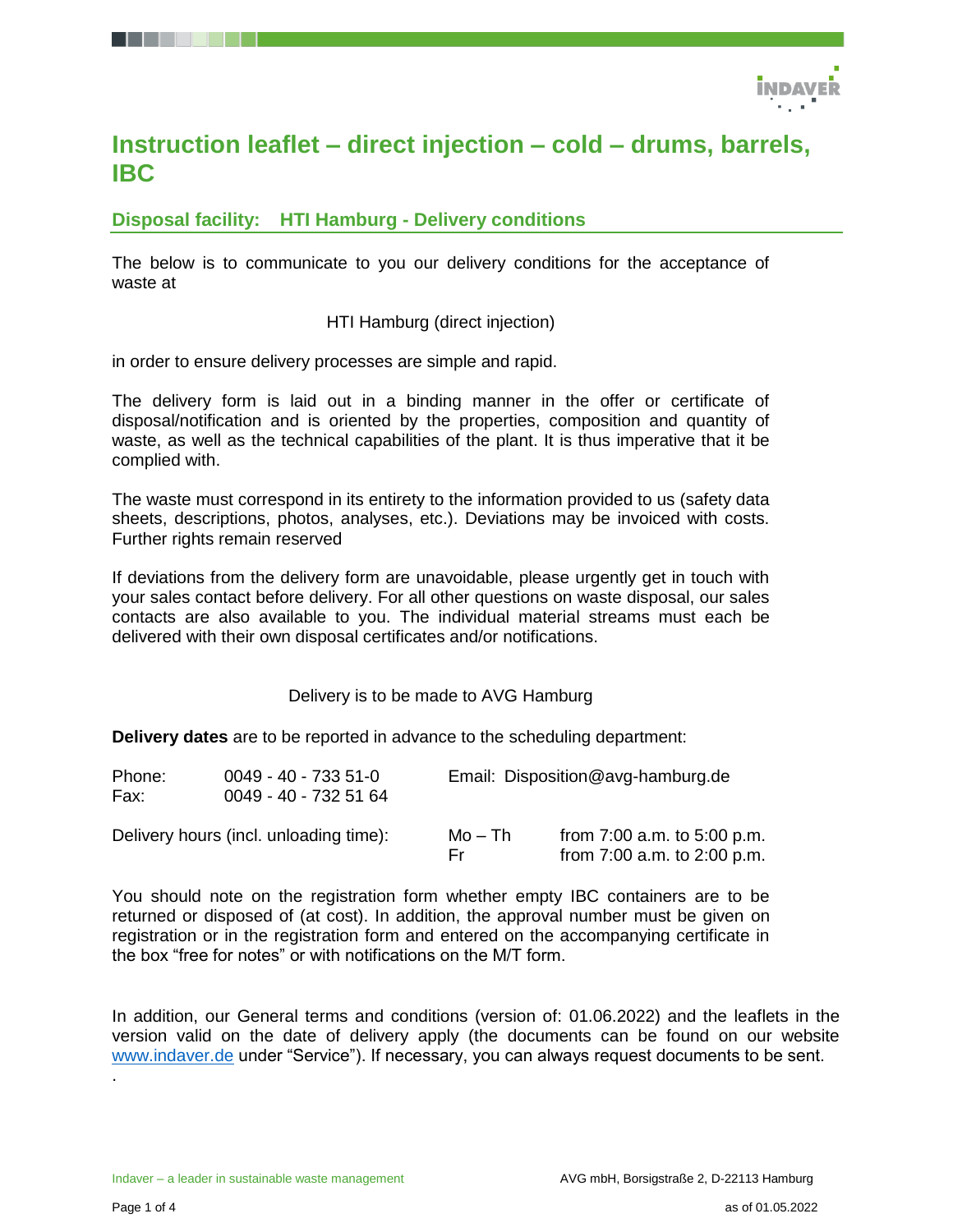

# 1. Definition

Waste for direct injection within the meaning of this information leaflet is liquid waste from industry, commerce, collection and hazardous substance collection that cannot be disposed of in AVG tank farm due to its chemical properties.

## 2. Delivery form

- IBC/ASF containers, barrels  $(≥ 200 I)$
- The following criteria apply in the event of delivery in IBC/ASF containers or barrels:
- IBC/ASF containers and barrels must be tightly closed, clean on the outside, intact, approved and suitable for the contents. The size of the bunghole must be greater than 5 cm.
- Every IBC/ASF container and every barrel must be clearly, visibly and permanently labelled with the following information
	- Producer
	- Waste type/approval No.
	- Notification No.
- EWC code
- Hazardous substance labelling as per GHS/CLP
- **Correct ADR labels**
- Any extraneous lettering or inapplicable hazard labels are to be removed
- The barrels are to be delivered on fully intact, stable, standard wooden pallets. Secure adequately to ensure hazard-free unloading and handling. Stacked height max. 1m. Barrels cannot be delivered in ASP containers.
- Only barrels of the same size and notification No. may be assembled on each pallet.
- The delivery must be made using vehicles that allow hazard-free unloading by forklift (no delivery in roll-off containers or skips)
- For technical reasons, rolling hoop drums and barrels with side bungs cannot be accepted. Exceptions can be made in individual cases with prior agreement

#### 3. Criteria for waste for direct injection

| Viscosity:                    | max. 200 mPas at delivery temperature |
|-------------------------------|---------------------------------------|
| Maximum delivery temperature: | $30^{\circ}$ C                        |
| Sediment content:             | max. 0.1 Wt.%                         |
| Particle size:                | max. 3 mm                             |
| Density:                      | $< 1.2$ g/cm <sup>3</sup>             |

The composition of the waste must correspond to the details of the questionnaire or the safety data sheets submitted to us.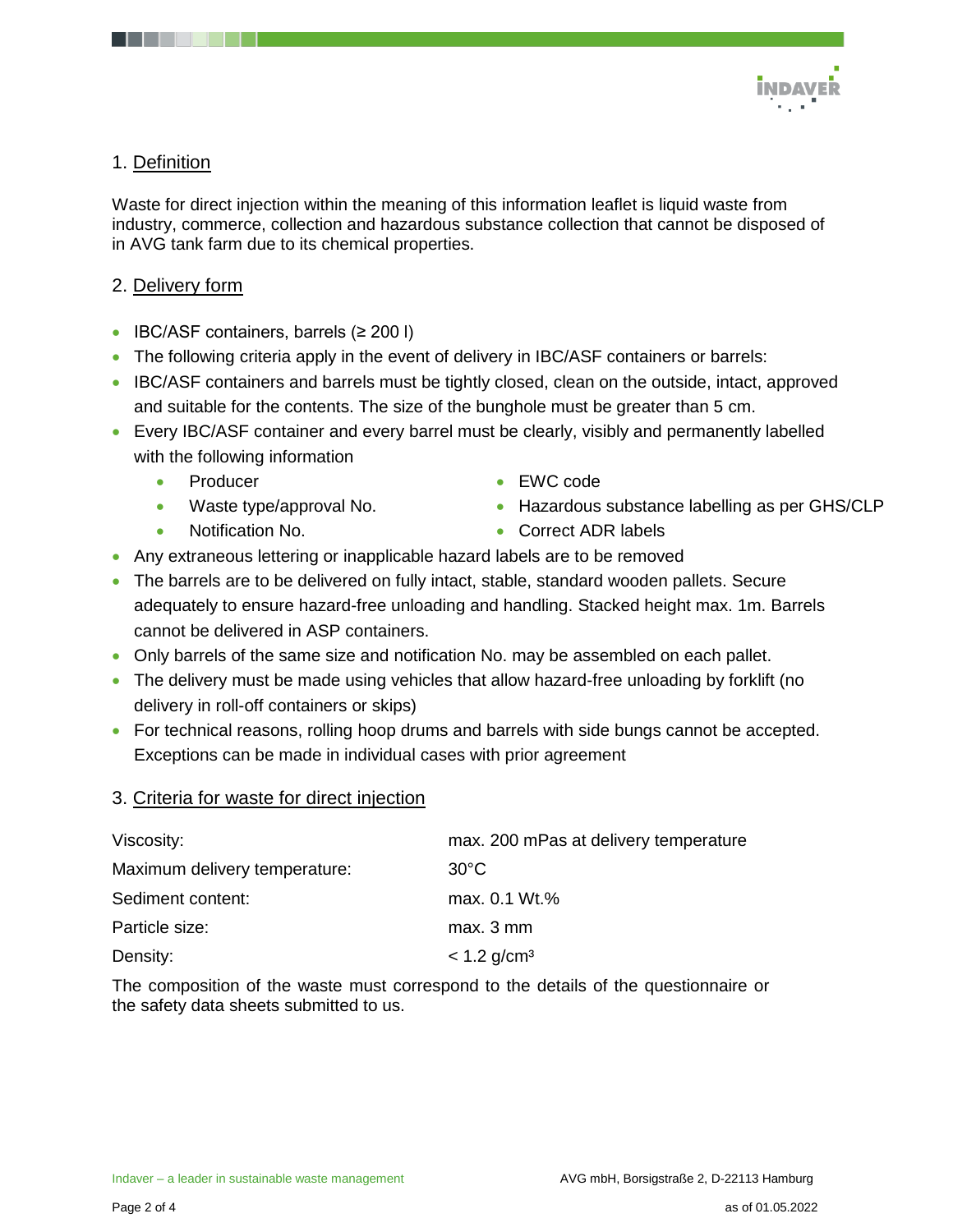

## Basic chemical qualities

If not otherwise agreed in the offer/certificate of disposal, the following basic qualities apply (parameters not listed must be queried separately):

| Chlorine:                                    | < 2    | Wt.%    |  |
|----------------------------------------------|--------|---------|--|
| • Bromine:                                   | < 0.2  | Wt.%    |  |
| · Iodine:                                    | < 0.01 | $Wt.$ % |  |
| • Fluorine:                                  | < 0.1  | $Wt.$ % |  |
| • Sulphur:                                   | < 1    | Wt.%    |  |
| • Phosphorus:                                | < 1    | Wt.%    |  |
| • Mercury:                                   | < 50   | mg/kg   |  |
| • Arsenic, cadmium, thallium (total)         | < 100  | mg/kg   |  |
| • Heavy metals (total)                       | < 0.5  | $Wt.$ % |  |
| (Ni, Cu, Te, Se, Sb, Be, Pb, Cr, Sn, V)      |        |         |  |
| $\bullet$ Zinc:                              | < 1    | Wt.%    |  |
| Molybdenum:                                  | < 500  | mg/kg   |  |
| • Sodium/potassium/lithium/magnesium (total) | < 5    | $Wt.$ % |  |
| • Org. Silicium:                             | < 0.3  | Wt.%    |  |
| <b>Evaporation residues</b>                  | < 10   | Wt.%    |  |
| • PCB and PCT (as per DIN)                   | < 10   | mg/kg   |  |

#### Special details

The delivery of waste/materials containing the following substances/with the following properties requires our express approval (regardless of the above basic qualities):

- Waste subject to the POP Regulation
- Waste subject to other legal requirements (e.g. CWC, narcotics law, regulation on animal-by products)
- PCB-containing waste (> 10 mg/kg as per DIN)
- Note: At AVG we work with ABEK masks. Please get in touch if a different airway protection filter is needed for your waste.
- Substances with an ignition temperature < 200 °C (temperature class T4)